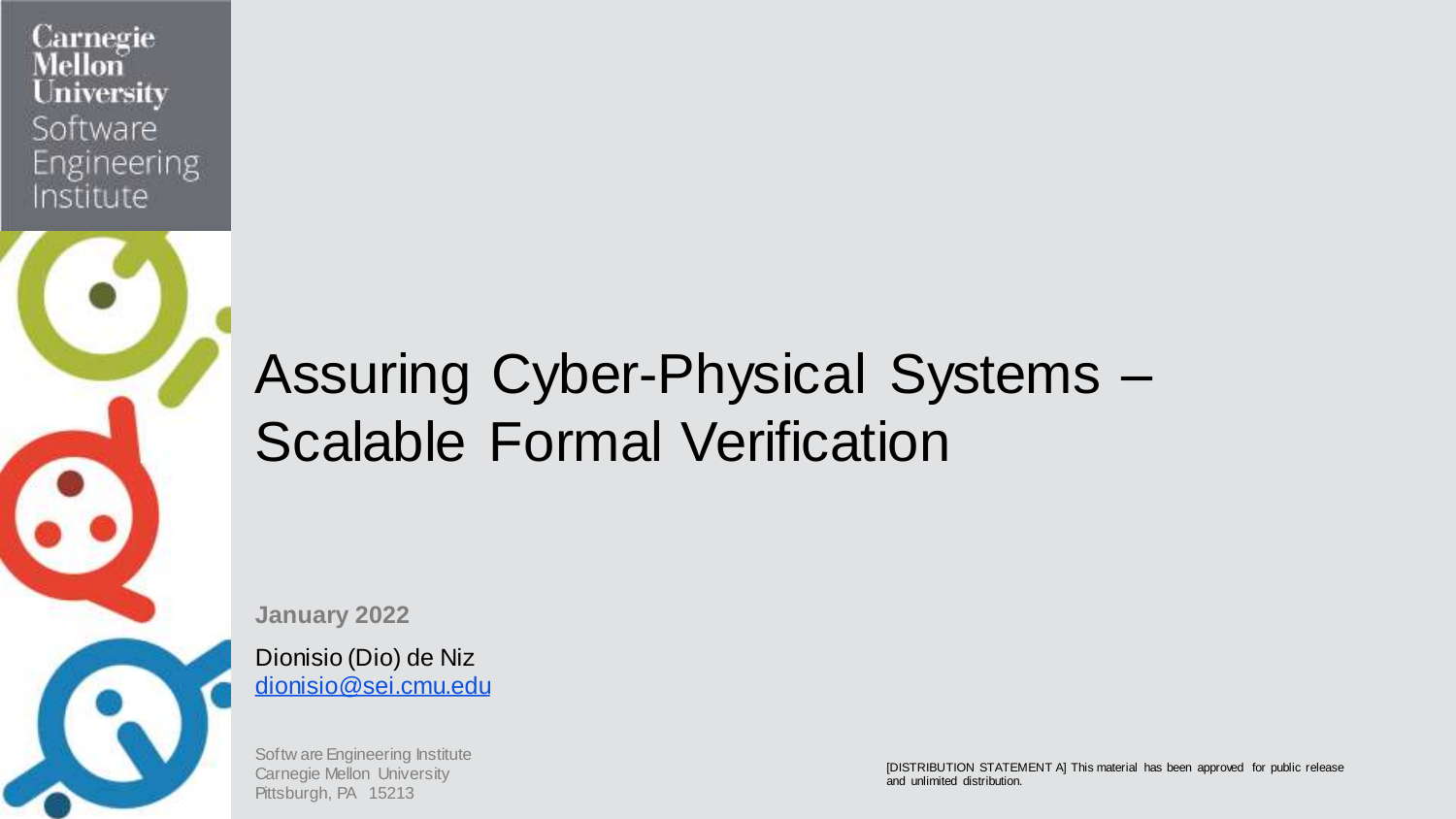Copyright 2022 Carnegie Mellon University.

This material is based upon work funded and supported by the Department of Defense under Contract No. FA8702-15-D-0002 with Carnegie Mellon University for the operation of the Software Engineering Institute, a federally funded research and development center.

The view, opinions, and/or findings contained in this material are those of the author(s) and should not be construed as an official Government position, policy, or decision, unless designated by other documentation.

NO WARRANTY. THIS CARNEGIE MELLON UNIVERSITY AND SOFTWARE ENGINEERING INSTITUTE MATERIAL IS FURNISHED ON AN "AS-IS" BASIS. CARNEGIE MELLON UNIVERSITY MAKES NO WARRANTIES OF ANY KIND, EITHER EXPRESSED OR IMPLIED, AS TO ANY MATTER INCLUDING, BUT NOT LIMITED TO, WARRANTY OF FITNESS FOR PURPOSE OR MERCHANTABILITY, EXCLUSIVITY, OR RESULTS OBTAINED FROM USE OF THE MATERIAL. CARNEGIE MELLON UNIVERSITY DOES NOT MAKE ANY WARRANTY OF ANY KIND WITH RESPECT TO FREEDOM FROM PATENT, TRADEMARK, OR COPYRIGHT INFRINGEMENT.

[DISTRIBUTION STATEMENT A] This material has been approved for public release and unlimited distribution. Please see Copyright notice for non-US Government use and distribution.

This material may be reproduced in its entirety, without modification, and freely distributed in written or electronic form without requesting formal permission. Permission is required for any other use. Requests for permission should be directed to the Software Engineering Institute at permission@sei.cmu.edu.

Carnegie Mellon® is registered in the U.S. Patent and Trademark Office by Carnegie Mellon University.

DM22-0079

Carmegie<br>Mellon **University** Software Engineering Institute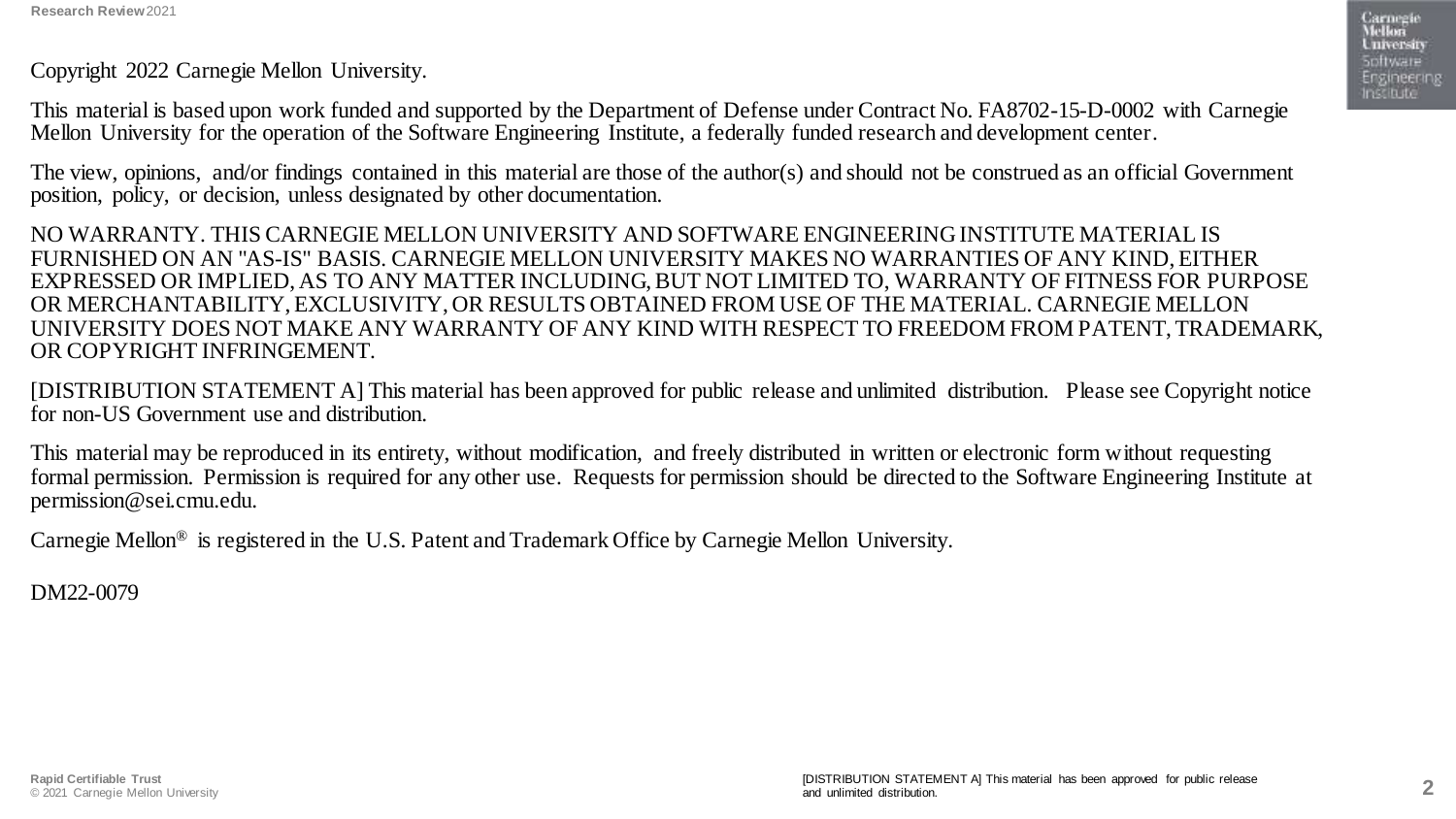### ACPS Initiatives

Model-Based Engineering

- Practical formalized record of Intent
	- "Ambiguities resolved to permissible interpretations"<sup>1</sup>
	- Standard AADL
		- Practitioner, Research
- Analysis Automation
	- Theory to practice
	- Open source tool
- Integrating Code Generation
- Early Error Discovery

Formal Verification of CPS

- New Analysis for New Features
	- Multicore, Autonomy
- Scientific Expertise in CPS Domains
	- Timing, Control, Logic
- Inter-Analyses Verification
- Inter-Domain Optimization
	- Control + Scheduling
	- Scheduling + Logical Verification
- Scalable Analyses
	- Runtime Verification
	- Mixed-Trust Scheduling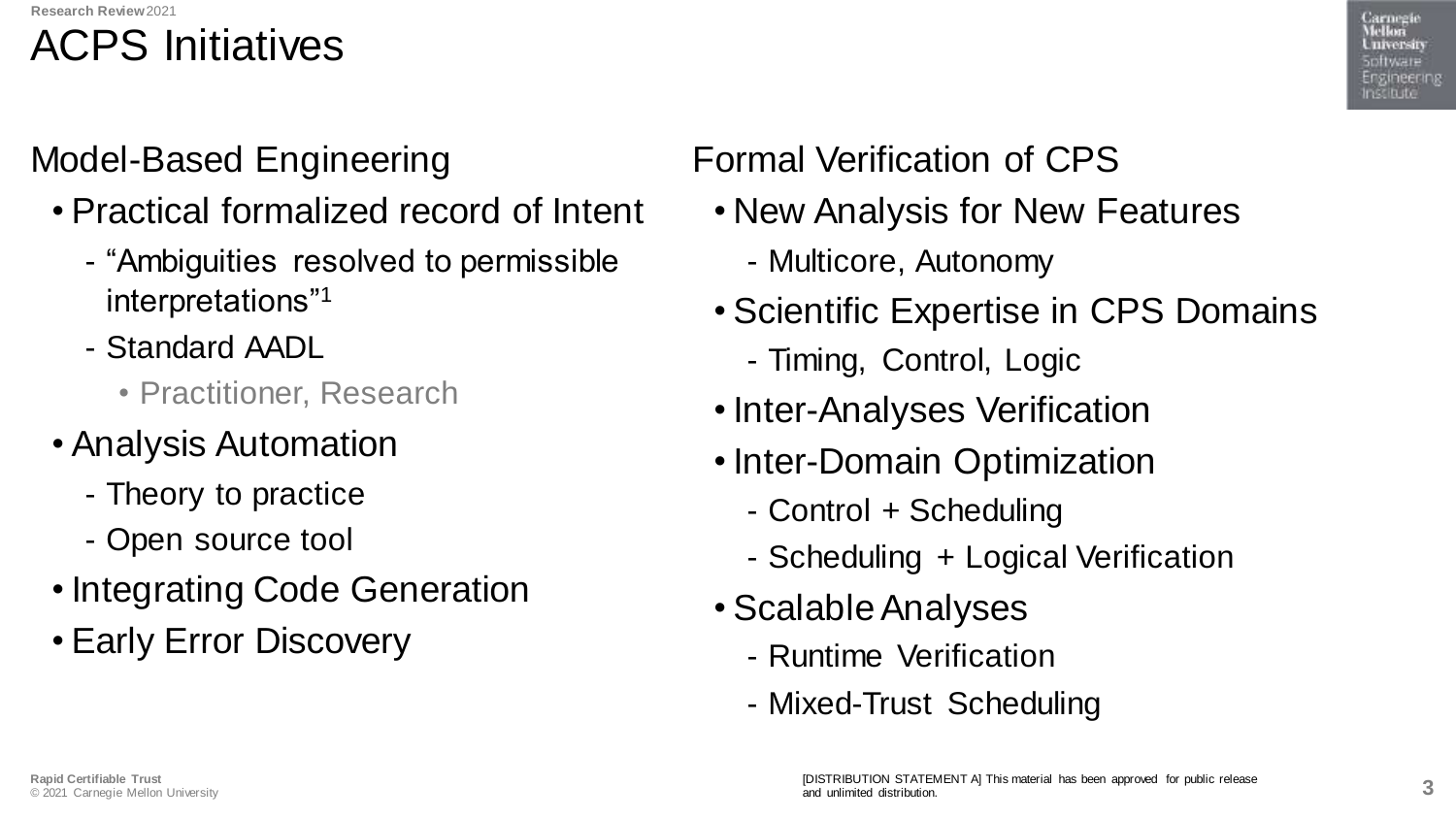### Scalable Assurance

#### Kinetic effect of Cyber-Physical Systems

- Safety critical
- Requires strong assurance
	- Logic (value)
	- Timing (before crash)
	- Correct physical reaction
- Strong assurance not possible at practical scale
	- Multi-Criticality:
		- But not required for everything
	- Artifact size
		- Too large for strong verification techniques
- Cognitive Design Overload (large systems)
	- Top-level requirements -> refinement cycles -> implementation
	- Assurance at all levels of refinement

Carnegie Mellon University Spitware Engineering nssitute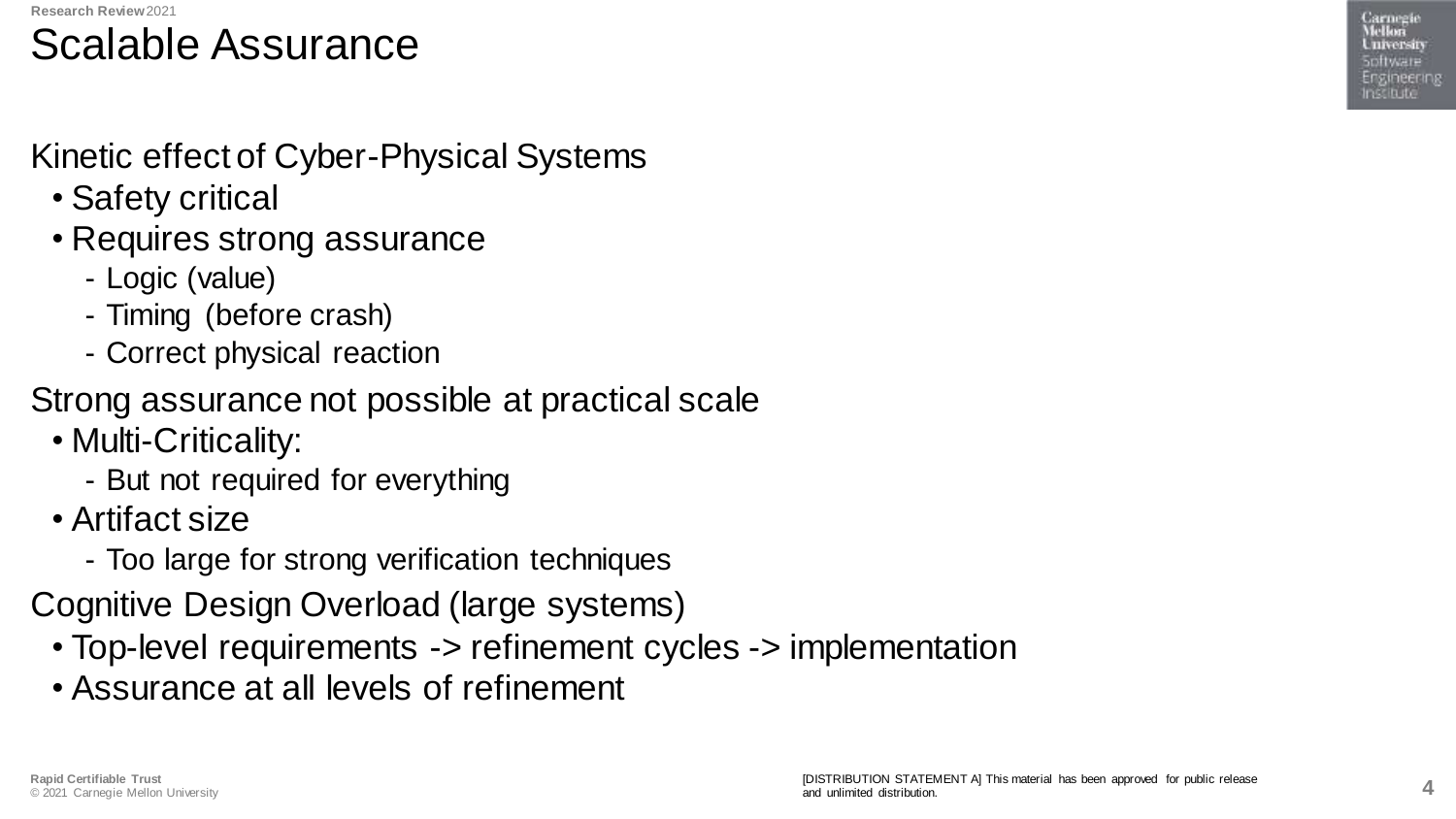# Rapid Certifiable Trust

#### Minimize what is verified

- Enforcer to prevent unverified code misbehavior
- Verify enforcer: physics, timing, logic
- Protect enforcers

#### Verified Physical Effects

- Recoverable Set:  $\varepsilon_{SC}(1)$  Safety Set:  $\varepsilon_{SC}( \epsilon_{s} ) \triangleq \epsilon_{S} \, \varepsilon_{SC}(1)$ 
	- Controlled System:  $\dot{x} = f_{\omega}(x) \triangleq f(x, \varphi(x))$
	- Lyapunov Function:

$$
V_{\varphi} \colon \mathbb{R}^n \to \mathbb{R}, \mathcal{N}_{V_{\varphi}}(x_{eq}) \subseteq \mathcal{N}_{\varphi}(x_{eq}), V_{\varphi}(x_{eq}) = 0, \forall x \in \mathcal{N}_{V_{\varphi}}(x_{eq}) - \{x_{eq}\}: (i) \vee_{\varphi}(x) > 0
$$

$$
\dot{V}_{\varphi}(x) = \frac{\partial V}{\partial x} \cdot f_{\varphi}(x) < 0, \quad \text{level set: } \varepsilon_{\varphi}(\epsilon) = \left\{ x \in \mathcal{N}_{V_{\varphi}}(x_{eq}) \, \middle| \, V_{\varphi}(x) \le \epsilon \right\}, \epsilon \le 1
$$

Verified Timing

- Timing enforcer prevents late output (after crash)
- Mixed-trust task: unverified in VM + verified in HV
- Schedulability equations combined schedulers (HV+VM) Verified Logic
- Verified Hypervisor
- Verified enforcement composition logic





 $\overline{a}$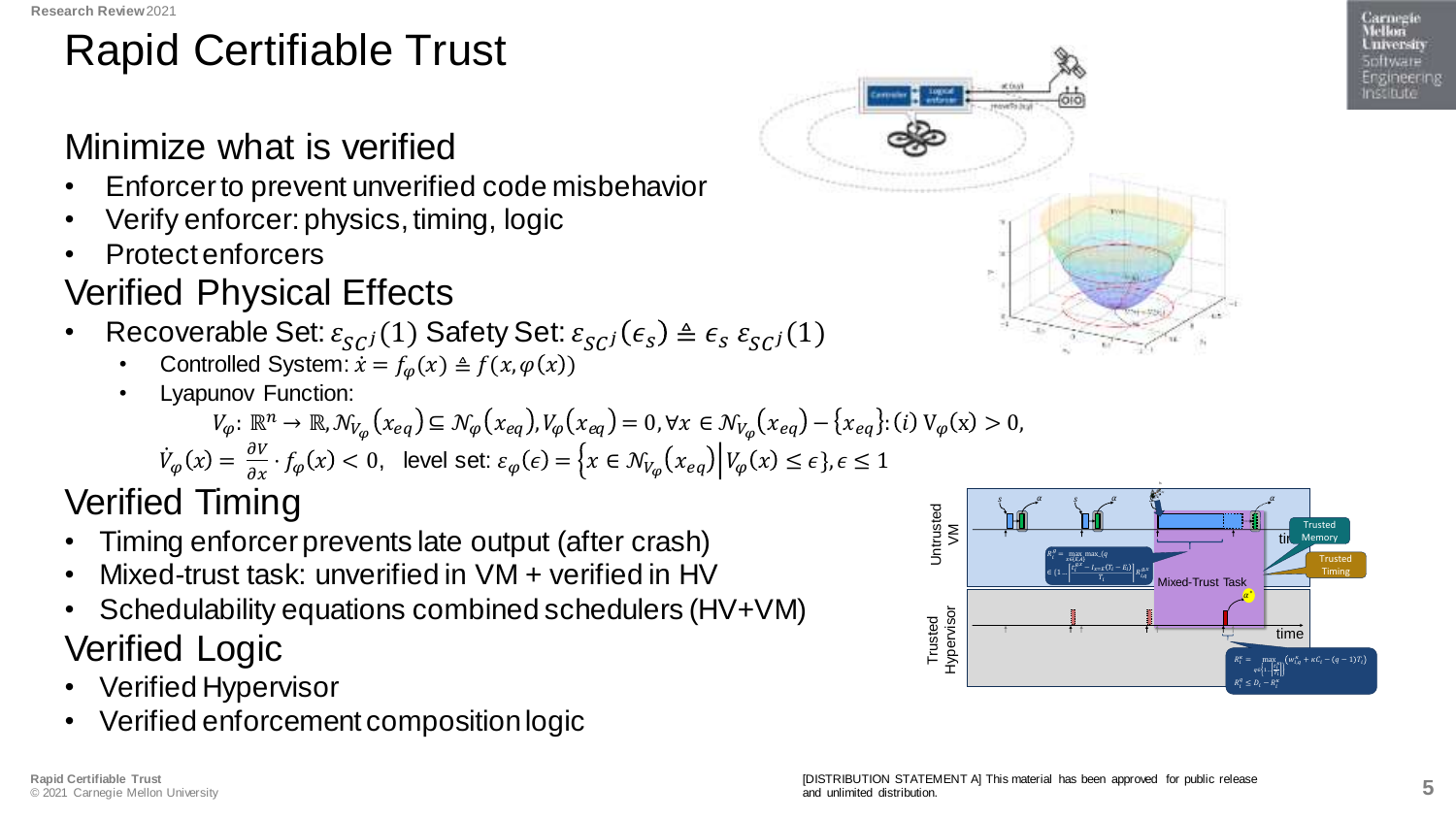# Analysis of Mission Progress Enforcing Unsafe Behavior

6 DOF  $\Rightarrow$  12 state variables  $\vec{p}_x = -\cos\phi\sin\theta \ddot{p}_y = \sin \phi$  $\bar{p}_r = q - \cos \phi \cos$  $\phi =$  $\theta =$  $\ddot{\psi} = \frac{1}{J_z} \tau_{\psi}.$ 

Linear design:

- linearize at equilibrium
- assume full state available
- LQ state feedback design
- reference points = equilibrium states



Carnegie<br>Mellon **University** Software Engineering **nssitute**